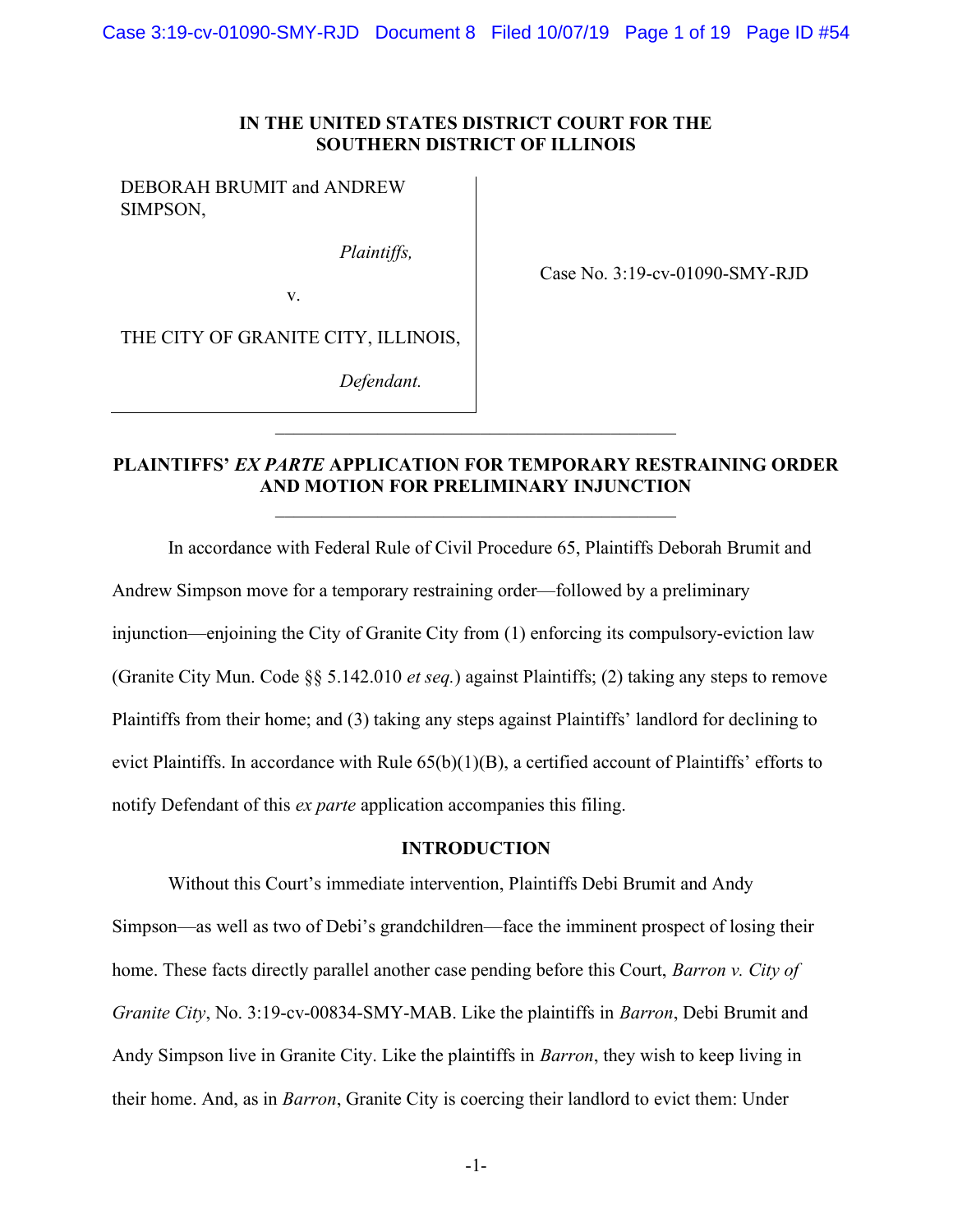compulsion from the City, their landlord served them with a 30-day notice to vacate on September 13. V. Compl. ¶¶ 92-93.

The basis for Granite City's demand is not that Debi or Andy have done anything wrong or that there is anything wrong with or dangerous about their home. Instead, it is that Debi's adult daughter and the daughter's new boyfriend allegedly stole a van elsewhere in town. There is no allegation that Debi or Andy knew about this crime, aided in it, or had any legal authority to prevent it. In fact, Debi's daughter didn't even live with them. She was in town only because Debi had driven her *from Missouri* to a hospital in Granite City to try to get her treatment for substance abuse. No matter. Under its compulsory-eviction law, the City compels private landlords to evict entire families if any member of the household (or even a guest) commits a crime anywhere within city limits (or, sometimes, anywhere at all). Compl. ¶¶ 21-23, 28; Granite City Mun. Code § 5.142.050(A)(3). And for the City, it is enough that Debi's daughter used to live in the home and that she might someday visit her mother for Christmas. See V. Compl. ¶¶ 81-83.

Like the eviction demand complained of in the parallel *Barron* case, this demand is a profoundly unconstitutional exercise in collective punishment. Moreover, the City's concessions in Barron confirm that the Court's immediate intervention is needed here. In Barron, the City seized on a pending "grievance" hearing, which it claimed might lead to the rescission of the compulsory-eviction demand against Jessica Barron and Kenny Wylie. In the City's view, that possibility of an about-face made Jessica Barron and Kenny Wylie's injuries "remote and speculative." Opp. to Prelim. Inj. Mot. 6 (*Barron*) (ECF 14). Yet even the City admitted that once the grievance process "terminate[d] with a ruling in the City's favor," id. 9, the threat of eviction would be imminent enough to justify this Court's intervention. That is precisely the

-2-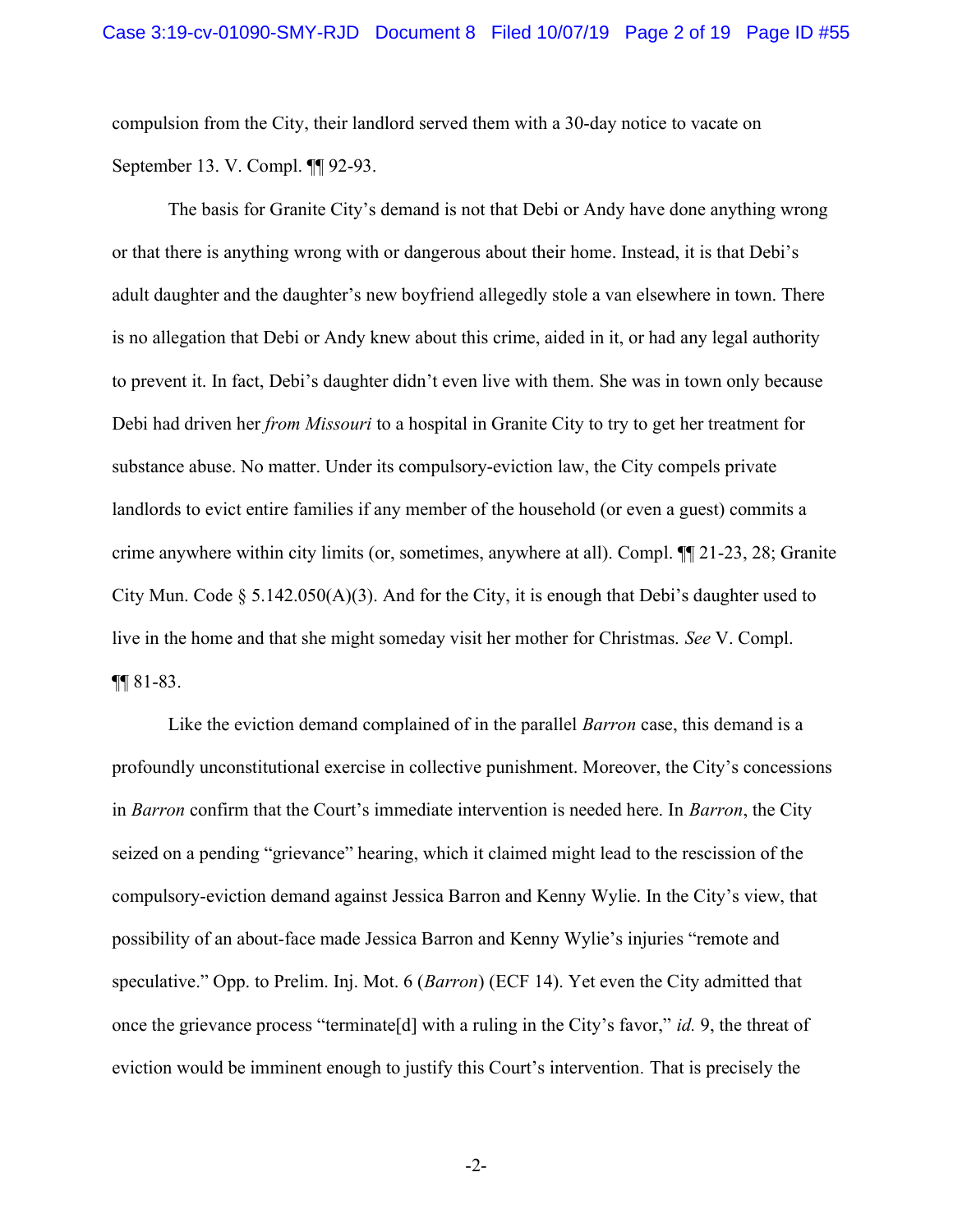situation here. Debi and Andy's grievance "terminate<sup>[d]</sup> with a ruling in the City's favor," see *id.*, and their landlord has taken first steps towards evicting them. V. Compl.  $\P\P$ 91-93; Baker Decl.  $\P$  12-14. Only a temporary restraining order—followed by a preliminary injunction—will safeguard Debi and Andy's rights (and their home) against immediate irreparable harm.

## BACKGROUND

#### A. Granite City's compulsory-eviction law

1. In 1988, Congress enacted a "one-strike" policy for public housing: Every publichousing lease must provide that the tenants may be evicted if they, or members of their household, or guests, commit certain crimes. 42 U.S.C.  $\S$  1437d( $l$ )(6). As with other lease terms, the decision whether to enforce a one-strike clause rests with the public-housing authority—the landlord. The federal government even urges those agencies to "consider all circumstances" before evicting. 24 C.F.R. § 966.4(l)(5)(vii)(B); see generally Kathryn V. Ramsey, One-Strike 2.0: How Local Governments Are Distorting a Flawed Federal Eviction Law, 65 UCLA L. Rev. 1146, 1166-72 (2018).

The Supreme Court upheld the federal one-strike policy in 2002, in HUD v. Rucker, 535 U.S. 125. As a statutory matter, the Court ruled that Congress gave public-housing authorities discretion to evict tenants for their guests' crimes, "regardless of whether the tenant knew, or had reason to know, of that activity." *Id.* at 128. As for the Constitution, evicting those "so-called 'innocent' tenants" raised no due-process concerns. Id. at 129. A public-housing authority is merely "acting as a landlord of property that it owns," the Court reasoned. Id. at 135. And like any landlord, it can invoke—or not invoke—its lease terms. See id. at 133-35.

At the same time, the Court added, the due-process analysis is "entirely different" when the government acts "as sovereign." *Id.* at 135. If a state actor were "attempting to criminally

-3-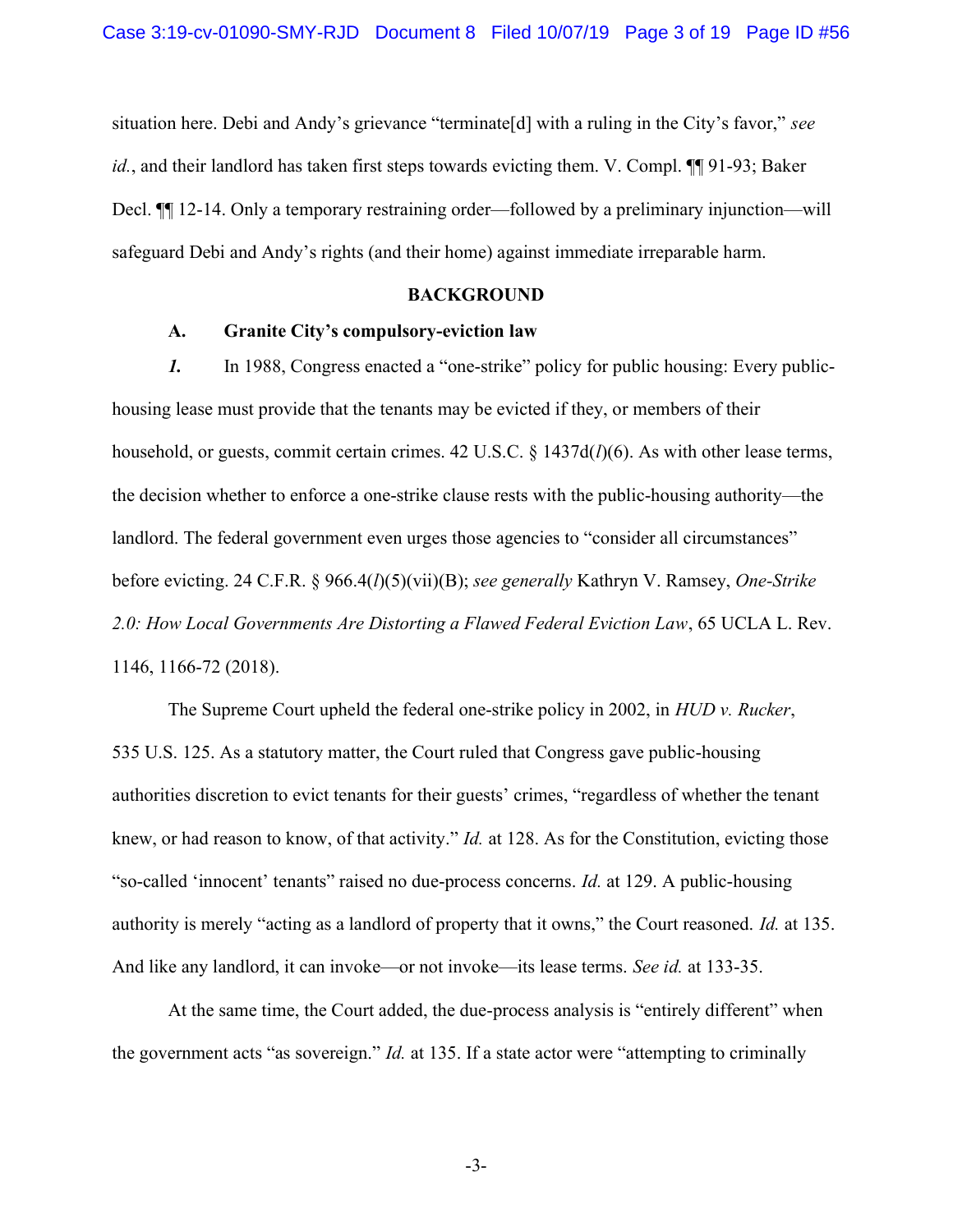punish or civilly regulate [people] as members of the general populace," id., the Due Process Clause would apply with full force.

2. Granite City took *Rucker*'s warning as a blessing, enacting a compulsory-eviction law a few years later. Unlike the policy at issue in *Rucker*, Granite City's law governs rental housing that is private, not public. Compl. ¶¶ 17-19. It applies across the board to everyone renting a home within city limits. *Id.*; see also Granite City Mun. Code  $\S 5.142.010$ .

In 2013, Granite City's city attorney singled out the compulsory-eviction law as the "[m]ost controversial issue [he had] worked on." Compl. ¶ 14. Whereas the policy in Rucker "entrust[ed]" public landlords with "discretion" to evict tenants, 535 U.S. at 129, 134-35, Granite City's law takes a different tack: It strips landlords of discretion. When the City demands it, a private landlord must evict his tenants if any member of the tenants' household—or even a guest—commits a crime anywhere within city limits (and sometimes, anywhere on earth). Compl. ¶¶ 21-23, 28; see also Gedge Decl. Ex. 1, at ¶¶ 1, 3, 8-9 (Lease Addendum for Crime Free Housing). No matter where the crime occurs, it is no defense that the tenants had nothing to do with it. Compl. ¶¶ 42-43, 45-46. Nor do landlords have discretion to forgo eviction. Id. ¶ 34. If a landlord declines to evict, the City will "compel compliance" by revoking the landlord's license and levying fines. Opp. to Prelim. Inj. Mot. 2 (Barron) (ECF 14); Compl. ¶¶ 27-35.

From 2014 to the present, the City has issued more than 300 compulsory-eviction demands against people living within city limits. Compl. ¶ 48.

### B. Debi Brumit and Andy Simpson

1. Debi Brumit and Andy Simpson have been in a committed relationship for several years and are engaged to be married. V. Compl. ¶ 49. In August 2016, they moved to Granite City and began renting a small home at 7 Briarcliff Drive. Id. At first, Debi's daughter Tori lived there too. Id.  $\parallel$  52. At the time, Tori was 20 years old and seven months pregnant. Id.

-4-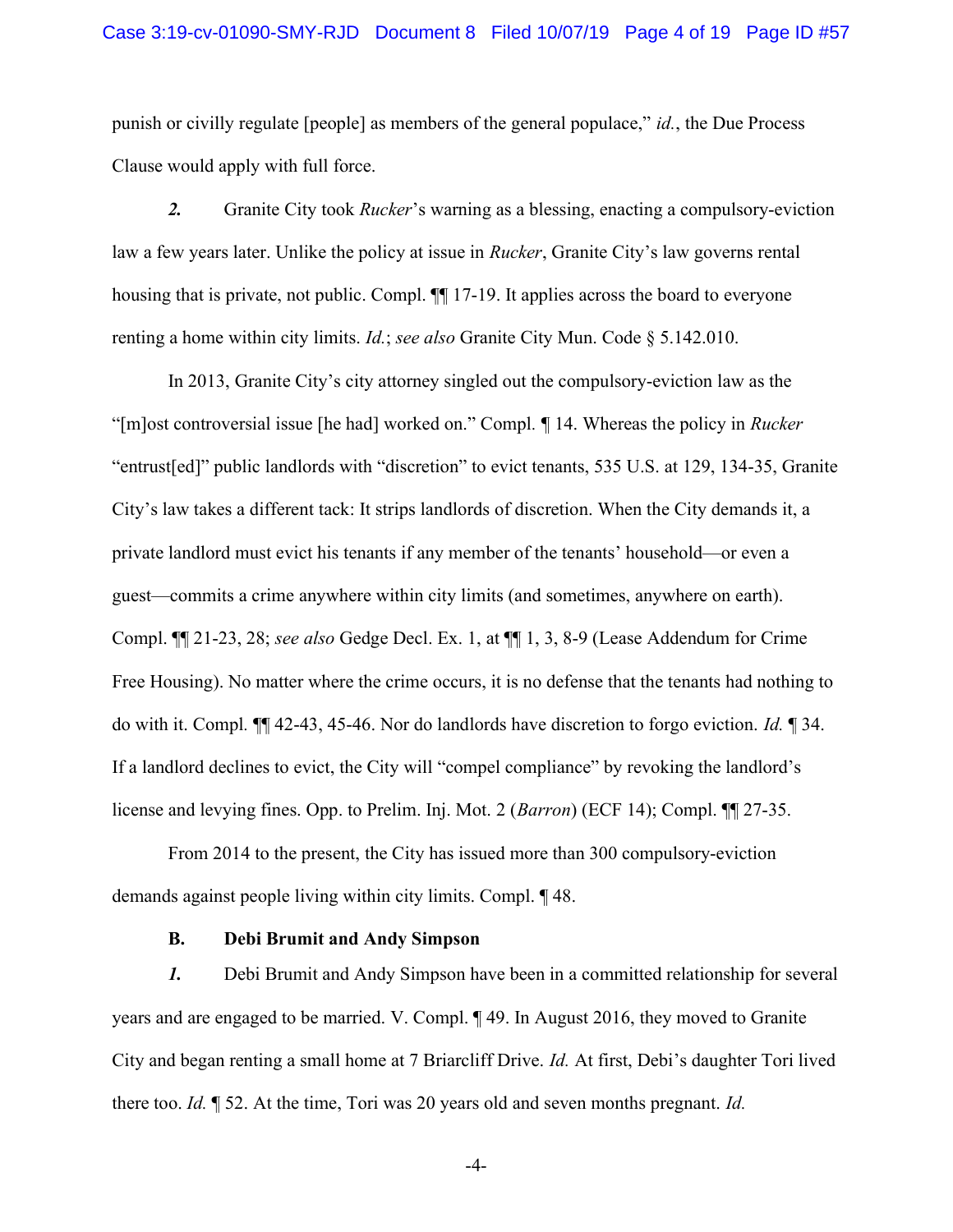A few months later, in January 2017, Tori moved out and began living with Debi's other daughter, in Missouri. Id. ¶ 53. She lived there for the next two years. In April 2018, she gave birth to a second child. Id. A few months after that (as Debi and Andy understand it), she began struggling with drug abuse. Id. ¶ 54.

This past January, Tori and her children began staying with Debi and Andy again. Id.  $\P$  55. (Tori's sister no longer had room for them. *Id.*) At first, Debi and Andy had no idea about the extent of Tori's substance-abuse problem. Id. ¶ 56. But by May of this year, it had become clear to Debi that Tori was engaging in self-destructive behavior and failing to care for her children. Id. So around the middle of May, Debi resorted to tough love: She told Tori to get out. Id.  $\parallel$  57. If and when Tori proved that she was ready to get clean, Debi made clear that she and Andy would do everything they could to help her turn her life around. Id. Until then, Tori would no longer be welcome in their home. Id.

In Debi and Andy's understanding, Tori promptly moved back to Missouri and began "couch-surfing" with a new boyfriend. Id. ¶ 58. Debi and Andy have been caring for her two children ever since, and they are seeking guardianship. Id. ¶ 59.

On Saturday, June 8, Tori called Debi. She told Debi that she (and her boyfriend) were ready to get treatment for their addiction. Id.  $\parallel$  60. Immediately, Debi drove to Missouri, picked Tori up, and brought her to the Gateway Regional Medical Center in Granite City. Id. ¶ 61. She brought the boyfriend too. Id. Debi stayed there while Tori and her boyfriend were registered. Id. ¶ 62. Eventually, the two were taken back to triage, and Debi left. Id. She got home around 9:30 or 10:00 P.M., confident her daughter would get the help she needed. Id.

At around 3:00 or 4:00 A.M., Debi and Andy were awoken by a phone call.  $Id$ .  $\P$  63. It was Tori; she and her boyfriend were standing outside the house. Id. Debi and Andy refused to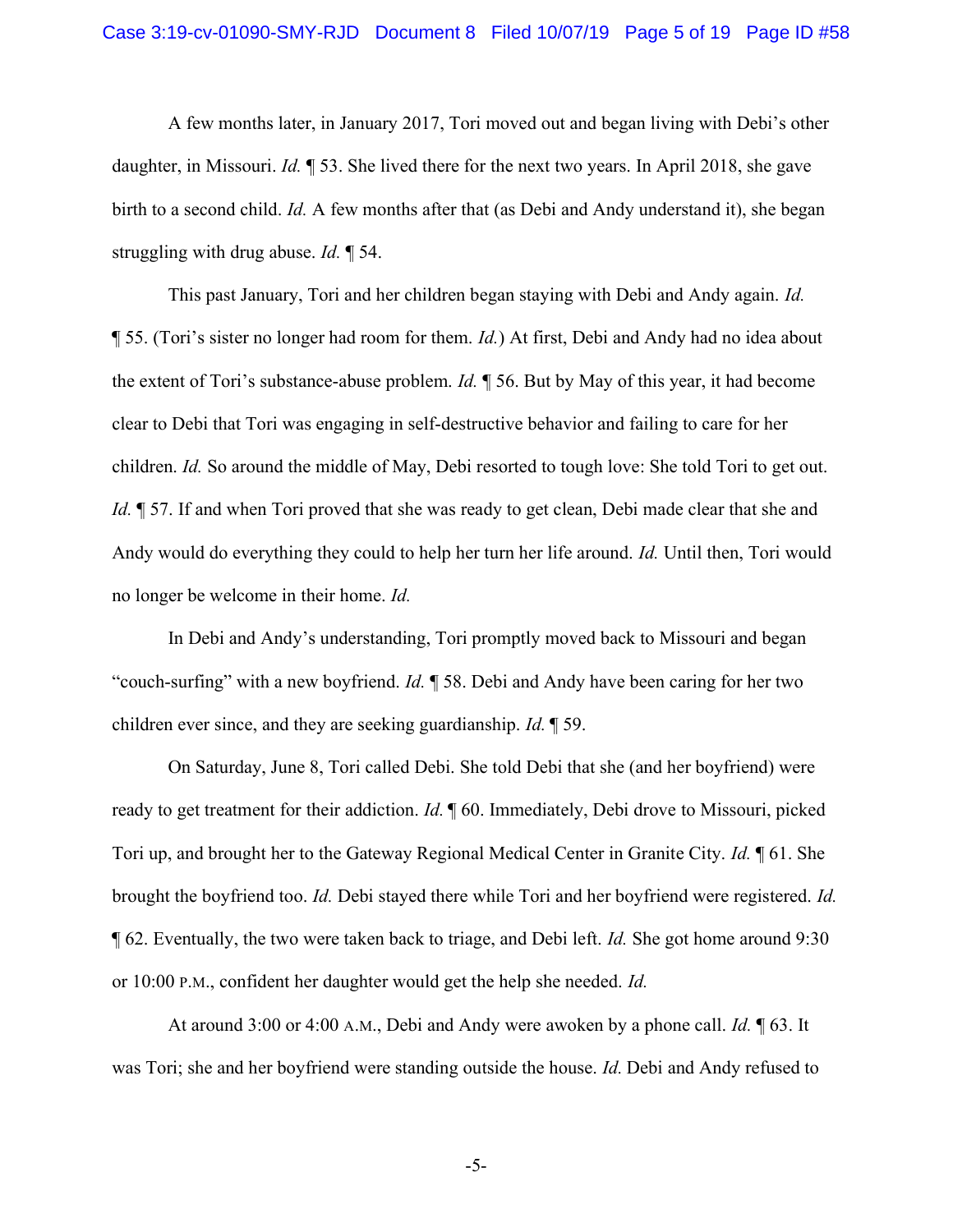allow the boyfriend into their home, letting Tori alone come in. Id.  $\parallel$  64. Tori explained that the hospital had released them, and she said she still wanted to get help. Id. But after talking with Debi for about an hour, Tori (and her boyfriend) disappeared. Id.

Debi and Andy heard nothing from Tori the next day. *Id.* 165. At around 2:30 A.M. the following night, though, Debi noticed two recent missed calls from her other daughter. Id. ¶ 66. She called back, and her older daughter told her that Tori had been arrested for stealing a van the night before. Id. That was the first Debi and Andy had heard of the crime. Id.

2. Granite City's "Crime Free Housing Unit" wasted no time; within days of her daughter's arrest, Debi received a compulsory-eviction demand. *Id.* 169. The demand was directed to "Andrew Simpson, Deborah Brumit, Tori Gintz, Tyler Sears, and any and all known or unknown occupants." V. Compl. Ex. 2, at 1. (Tyler Sears was Tori's boyfriend. V. Compl. ¶ 72.) The demand cited Tori's and Tyler's arrest for "[o]ffenses relating to motor vehicle." V. Compl. Ex. 2, at 1. And it stated that the offense was "a clear violation of the Crime Free Lease Addendum and grounds for eviction." Id.

In accordance with the Granite City Municipal Code, Debi and Andy requested a grievance hearing at city hall. V. Compl. ¶¶ 75-77. At the hearing, they were joined by their landlord, Clayton Baker. Id. ¶ 77. Debi explained that her daughter no longer lived with them. Id. ¶ 78. She presented several pieces of mail addressed to Tori at a Missouri address. Id. She also presented a copy of hospital-release papers from the night of the theft, showing that Tori had been in the hospital. Id. ¶ 79. Clayton Baker also said that, as far as he knew, Tori had not been living at 7 Briarcliff Drive for some time. Id. ¶ 80.

At that point, Lieutenant Parkinson (of the Crime Free Housing Unit) interrogated them. Id. ¶ 81. He asked whether Debi would ever let Tori—her daughter and the mother of her

-6-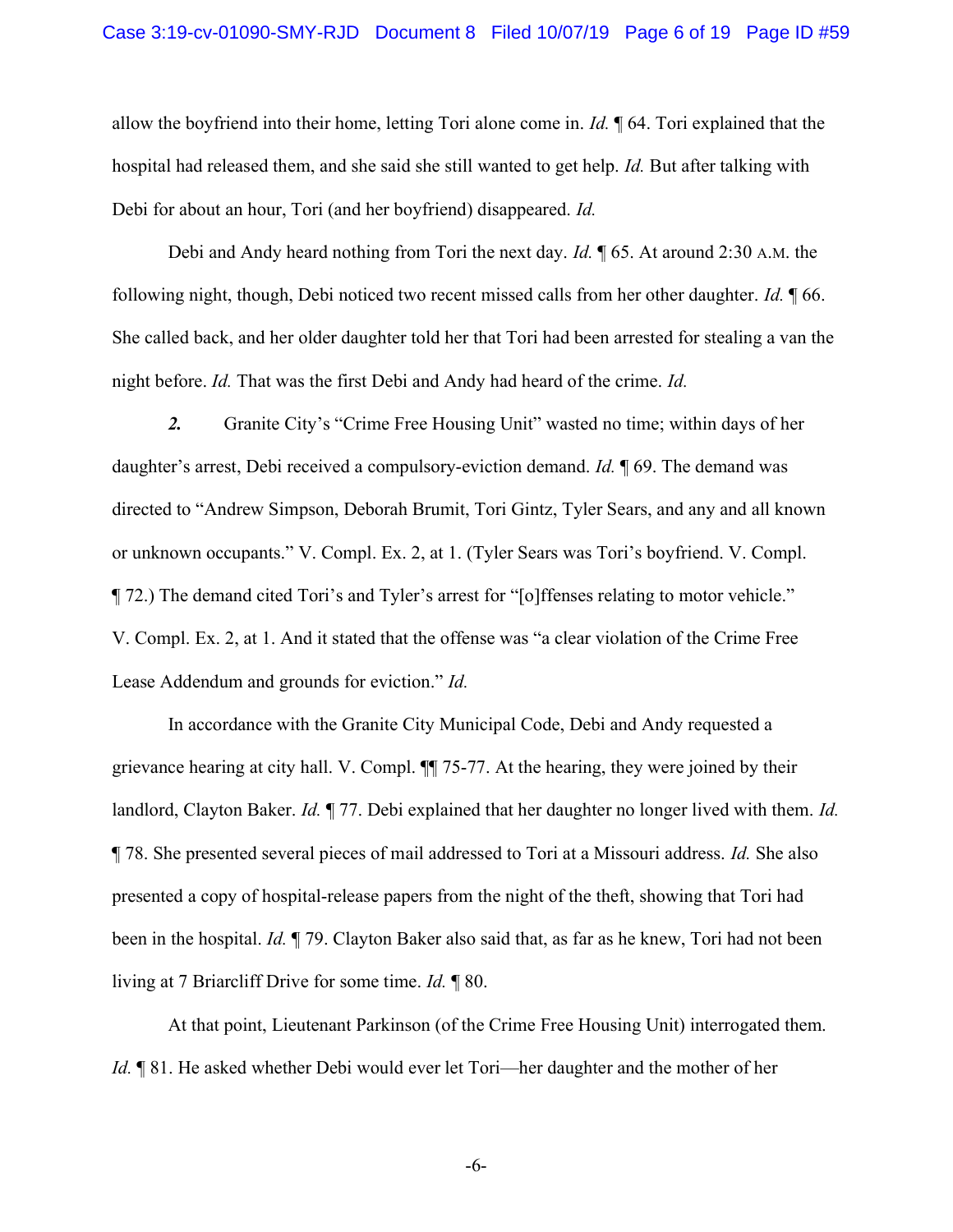grandchildren—back into her home. Id.  $\parallel$  82. He even demanded to know whether Tori would be allowed to visit on Christmas. Id. ¶ 83.

In due course, the City's hearing officer decided that the City's police department had properly invoked the City's compulsory-eviction law. In a written decision, the hearing officer stated that "[a] violation has occurred pursuant to" the compulsory-eviction law. *Id.* 185. Hence, he wrote,"[t]he landlord, Clayton Baker, must begin eviction proceedings against the tenants listed above." *Id.* ¶ 90.

3. Clayton Baker does not want to evict Debi and Andy. Baker Decl. ¶¶ 10, 14. But for Granite City's compulsory-eviction demand, he would not even consider doing so. Id.  $\P$  14-17. Given the City's demand that he "must begin eviction proceedings," however, Clayton Baker feels that he has to comply. Id. ¶¶ 11-12. So in August, he prepared a 30-day notice demanding that the couple "vacate and surrender the leased premises" *Id.*  $\P$  13; V. Compl.  $\P$  92. After a failed delivery attempt, Debi and Andy received the notice on September 13. V. Compl. ¶ 93.

If the City were prevented from enforcing its compulsory-eviction law, Clayton Baker would take no further steps to evict Debi and Andy. Baker Decl. ¶¶ 15-17. For that reason, Debi and Andy have no choice but to seek this Court's immediate intervention.

#### ARGUMENT

A temporary restraining order "is an emergency remedy issued to maintain the status quo until a hearing can be held on an application for a preliminary injunction." Crue v. Aiken, 137 F. Supp. 2d 1076, 1082 (C.D. Ill. 2001). A preliminary injunction, in turn, preserves the status quo and the rights of the parties until final judgment. Ed's Pallet Servs., Inc. v. Applied Underwriters, Inc., No. 15-cv-1163-SMY-SCW, 2015 WL 12851786, at \*1 (S.D. Ill. Dec. 15, 2015). The standards for the two remedies are "identical." Trustees of the Carpenters' Health v. Darr, No. 10-cv-130-SMY-SCW, 2016 WL 2766615, at \*1 (S.D. Ill. May 13, 2016). Thus, a

-7-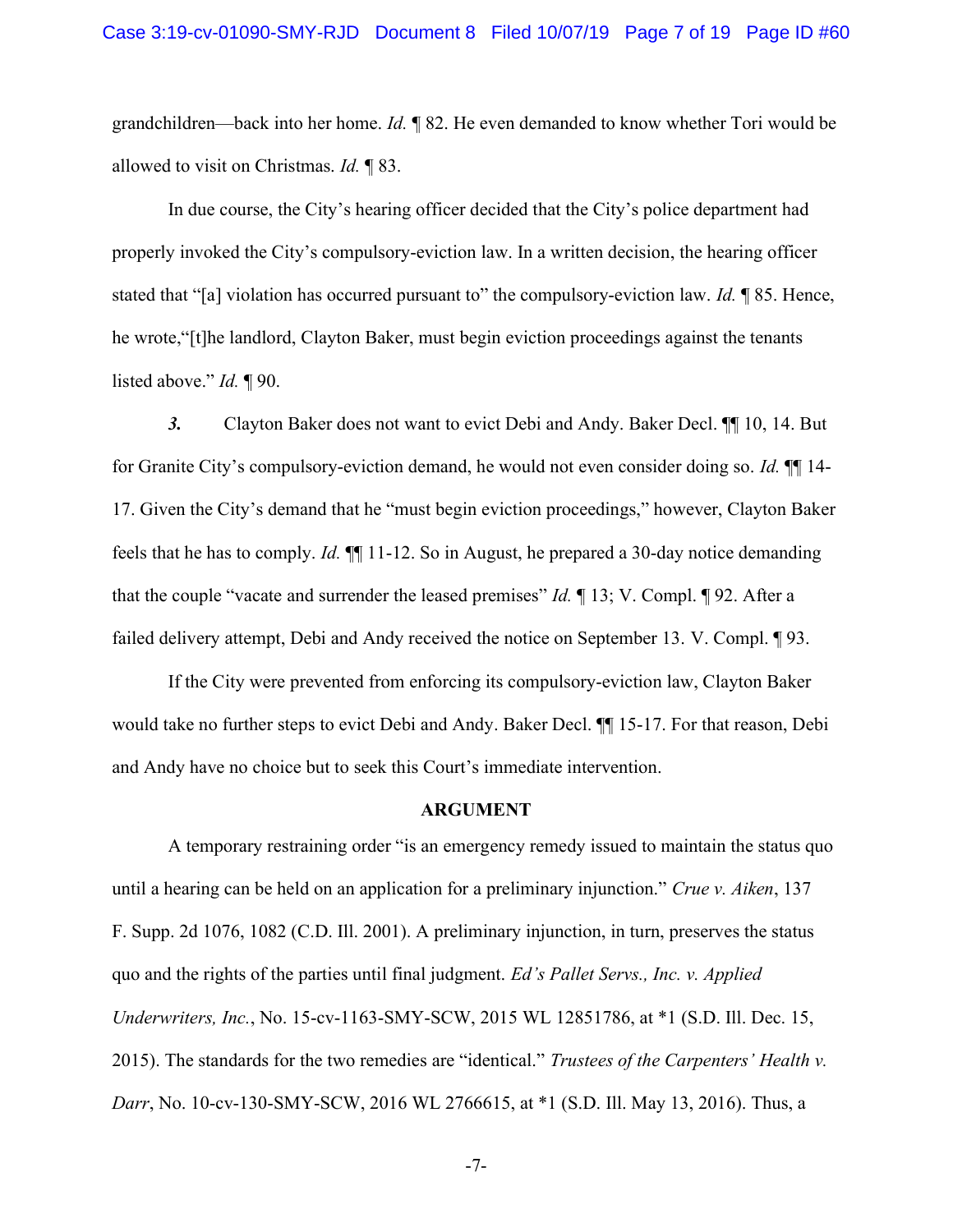temporary restraining order or a preliminary injunction should issue if the plaintiff establishes: (1) "he is likely to succeed on the merits"; (2) "he is likely to suffer irreparable harm in the absence of preliminary relief"; (3) "the balance of equities tips in his favor"; and (4) "an injunction is in the public interest." D.U. v. Rhoades, 825 F.3d 331, 335 (7th Cir. 2016) (quoting Winter v. NRDC, Inc., 555 U.S. 7, 20 (2008)). "[T]he plaintiff's chances of prevailing need only be better than negligible," and a stronger showing on one element may offset a weaker showing on another. Id. at 338.

Each element favors immediate relief here. Debi, Andy, and Debi's grandchildren face the immediate prospect of a quintessential irreparable harm. They present an overwhelming legal case against Granite City's crusade to punish innocent tenants for the crimes of third-party houseguests. And the remaining equitable factors also support preliminary relief. A temporary restraining order should issue, followed by a preliminary injunction.

#### A. Plaintiffs face imminent and irreparable harm.

"Perhaps the single most important prerequisite for the issuance of a preliminary injunction is a demonstration that if it is not granted the applicant is likely to suffer irreparable harm before a decision on the merits can be rendered." 11A Charles Alan Wright et al., Fed. Prac. & Proc. § 2948.1, at 129 (3d ed. 2013). And "[w]hen an alleged deprivation of a constitutional right is involved, most courts hold that no further showing of irreparable injury is necessary." Ezell v. Chicago, 651 F.3d 684, 699 (7th Cir. 2011) (quoting Wright, supra, at § 2948.1). Here, moreover, Debi Brumit and Andy Simpson face a textbook irreparable harm: the "potential loss of [their] home." Vignola v. 151 N. Kenilworth Condo. Ass'n, No. 16-cv-713, 2016 WL 6476547, at \*5 (N.D. Ill. Nov. 2, 2016). For Debi and Andy, that harm is particularly acute. Debi is recently unemployed. V. Compl. ¶ 103. She and Andy are caring for two of her grandchildren (ages three years and 18 months). Id.  $\P$  59, 105. With Andy's income as a dump-

-8-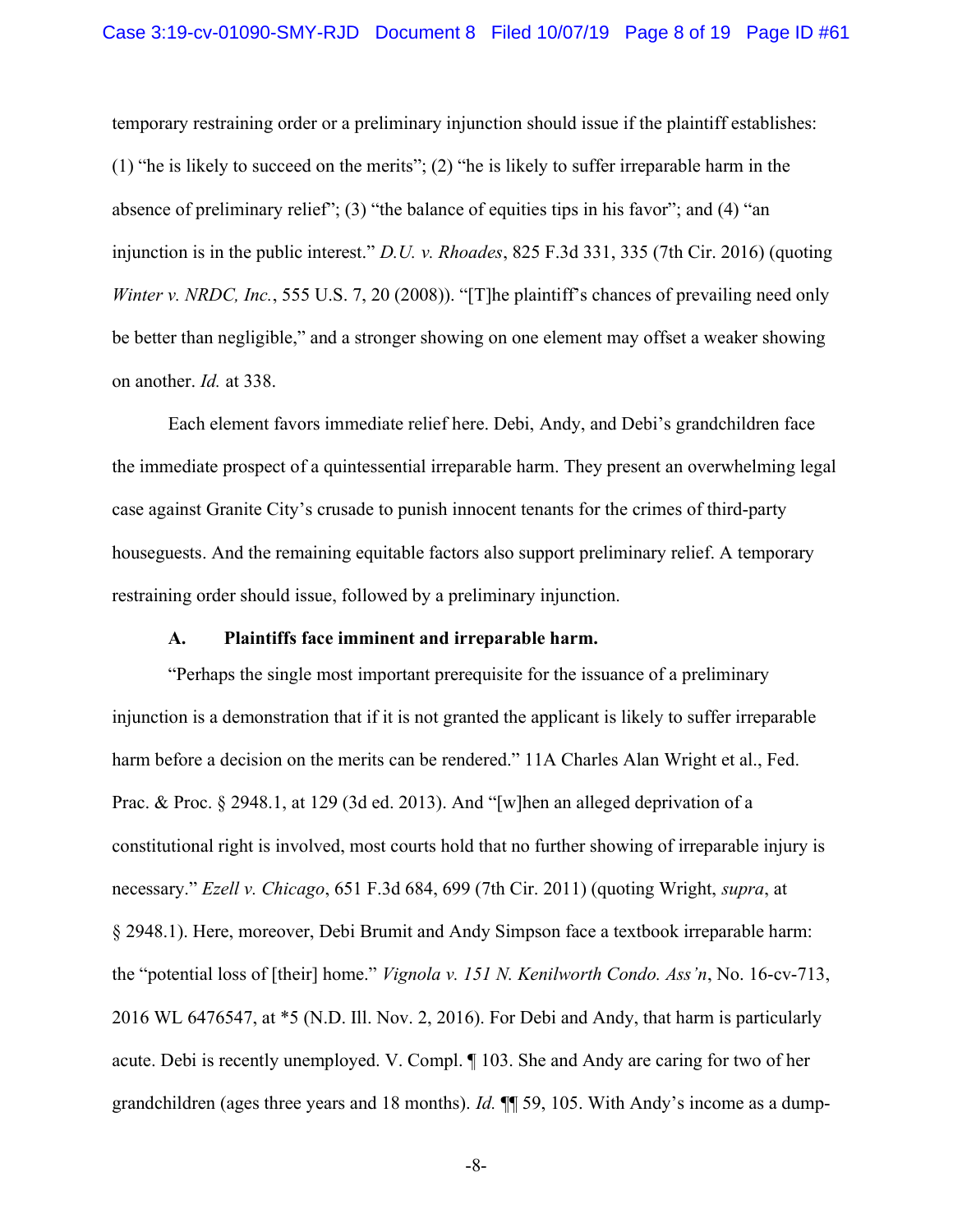truck driver, they are living paycheck to paycheck. Id.  $\parallel$  103. If they were to be evicted, they would likely need to rely on charity from family to avoid becoming homeless. *Id.* 104.

By the City's own admission, these harms are imminent enough to demand the Court's intervention. In Barron, the City claimed that any need for preliminary relief would be ripe if and when the plaintiffs' grievance "terminate<sup>[d]</sup> with a ruling in the City's favor." Opp. to Prelim. Inj. Mot. 9 (*Barron*) (ECF 14); see also id. 6. That is precisely the situation here. The City ordered Debi and Andy's landlord to evict them. Their grievance hearing "terminate[d] with a ruling in the City's favor." *Id.* 9; V. Compl.  $\P\P$  84-90. And their landlord has even taken steps unwillingly—to comply with the City's command that he "begin eviction proceedings." V. Compl. ¶¶ 91-93. Even by the City's lights, Debi and Andy's request for preliminary relief is ripe for immediate action.

Debi and Andy's circumstances also resemble those of another case in which the federal courts entered preliminary relief against a compulsory-eviction law. In Victor Valley Family Resource Center v. City of Hesperia, the district court for the Central District of California preliminarily enjoined a "Crime Free Rental Housing Program" that raised "serious questions" of procedural due process. No. 16-cv-903, 2016 WL 3647340, at \*2, 5 (July 1, 2016) (Birotte, J.). As relevant here, the court observed that the plaintiffs' landlords had recently served three-day notices to quit, a preliminary step for eviction in California. *Id.* at \*6. The court found the challenged ordinances "the driving force" behind the landlords' actions. Id. And "[w]ith the threat of eviction imminent," the court held that "Plaintiffs have demonstrated that they will suffer irreparable harm." Id.; see also id. at  $*6$  n.9 (noting that the "*threat* to evict Plaintiffs created a likelihood of irreparable harm" (emphasis in original; citation omitted)); id. at \*6 ("'[W]rongful eviction is not an injury for which remedies available at law are adequate.'"); see

-9-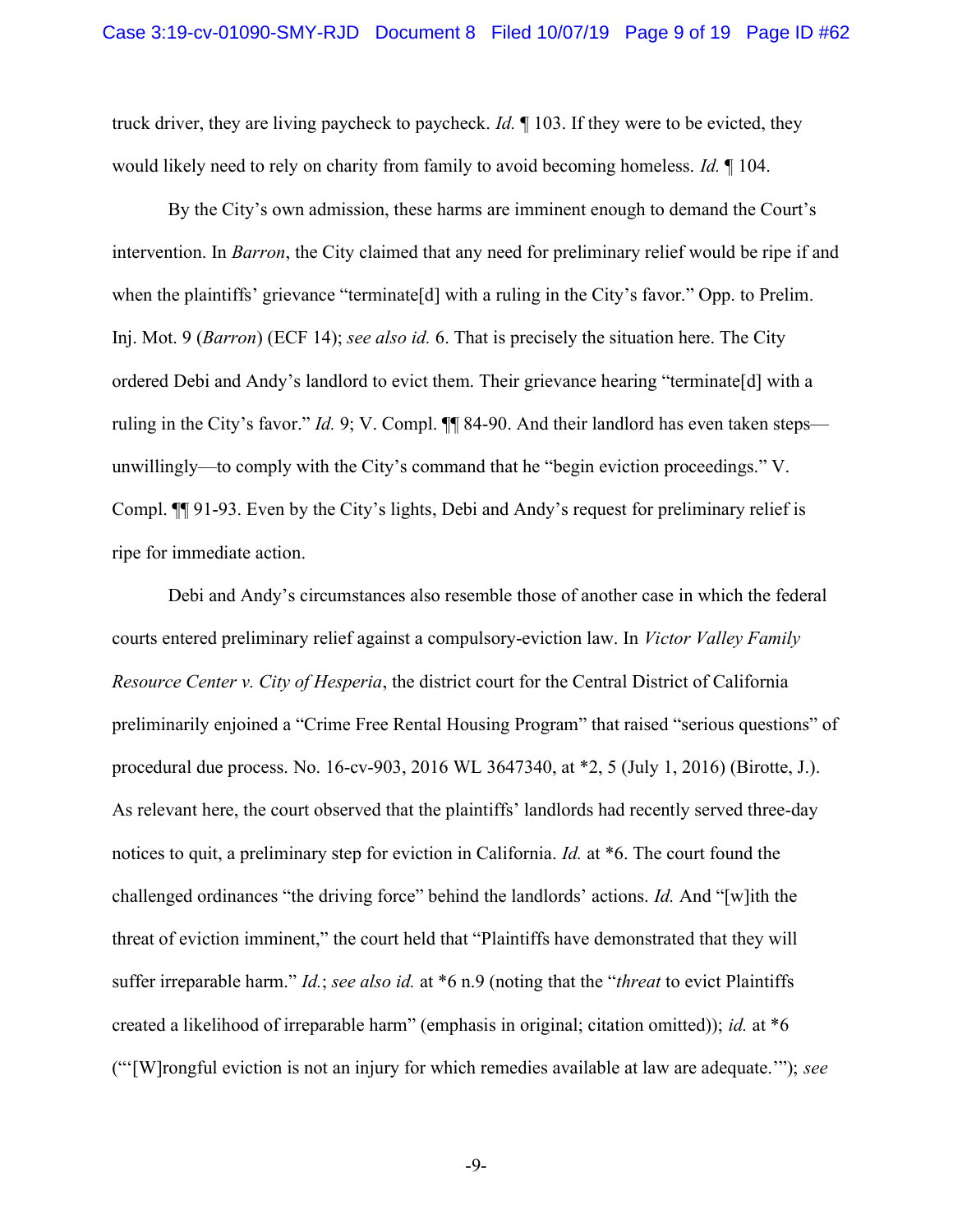generally Rene Ray De La Cruz, Hesperia settles \$485K lawsuit with ACLU over alleged unlawful housing practices, The Daily Press (Apr. 10, 2018). The need for the Court's intervention is no less pressing here.

# B. Plaintiffs are likely to succeed on the merits.

As discussed above, the threat of irreparable harm tips sharply in favor of a temporary restraining order and preliminary injunction. And Debi and Andy easily hurdle the "low" threshold "for demonstrating a likelihood of success on the merits." Rhoades, 825 F.3d at 338; see also id. (describing "sliding scale" approach). The legal claims here are the same as those raised in the parallel *Barron* case. *Compare V.* Compl. *(Brumit)*  $\P$  112-96 with V. Compl. (*Barron*)  $\P$  120-218 (ECF 1). Over the past two months, the parties in *Barron* have thoroughly ventilated the merits of those claims, with a fully briefed motion for preliminary injunction<sup>1</sup> and a nearly fully briefed motion to dismiss.<sup>2</sup> (Given the similarities between the two cases, the two sets of plaintiffs today moved to consolidate their litigation. Mot. Consolidate (*Brumit*) (ECF 5).) The plaintiffs' due-process and equal-protection arguments in Barron apply with equal force here, and for ease of reference, we recapitulate them below.

## 1. The City's compulsory-eviction law violates the Due Process Clause.

a. "No property is more sacred than one's home," Sentell v. New Orleans & C.R. Co., 166 U.S. 698, 704-05 (1897), and Debi Brumit and Andy Simpson have core property and liberty interests in theirs. Granite City seeks to extinguish those interests and make the family

<sup>&</sup>lt;sup>1</sup> Mot. Prelim. Inj. (*Barron*) (ECF 6); Opp. to Prelim. Inj. Mot. (*Barron*) (ECF 14); Mot. to File Reply (Barron) (ECF 15); Opp. to Mot. to File Reply (Barron) (ECF 20); Reply Supp. Prelim. Inj. (Barron) (ECF 25).

<sup>&</sup>lt;sup>2</sup> Mot. Dismiss (*Barron*) (ECF 21); Mem. in Supp. Mot. Dismiss (*Barron*) (ECF 22); Opp. to Mot. Dismiss (Barron) (ECF 26); Mot. Leave to File Reply (Barron) (ECF 27).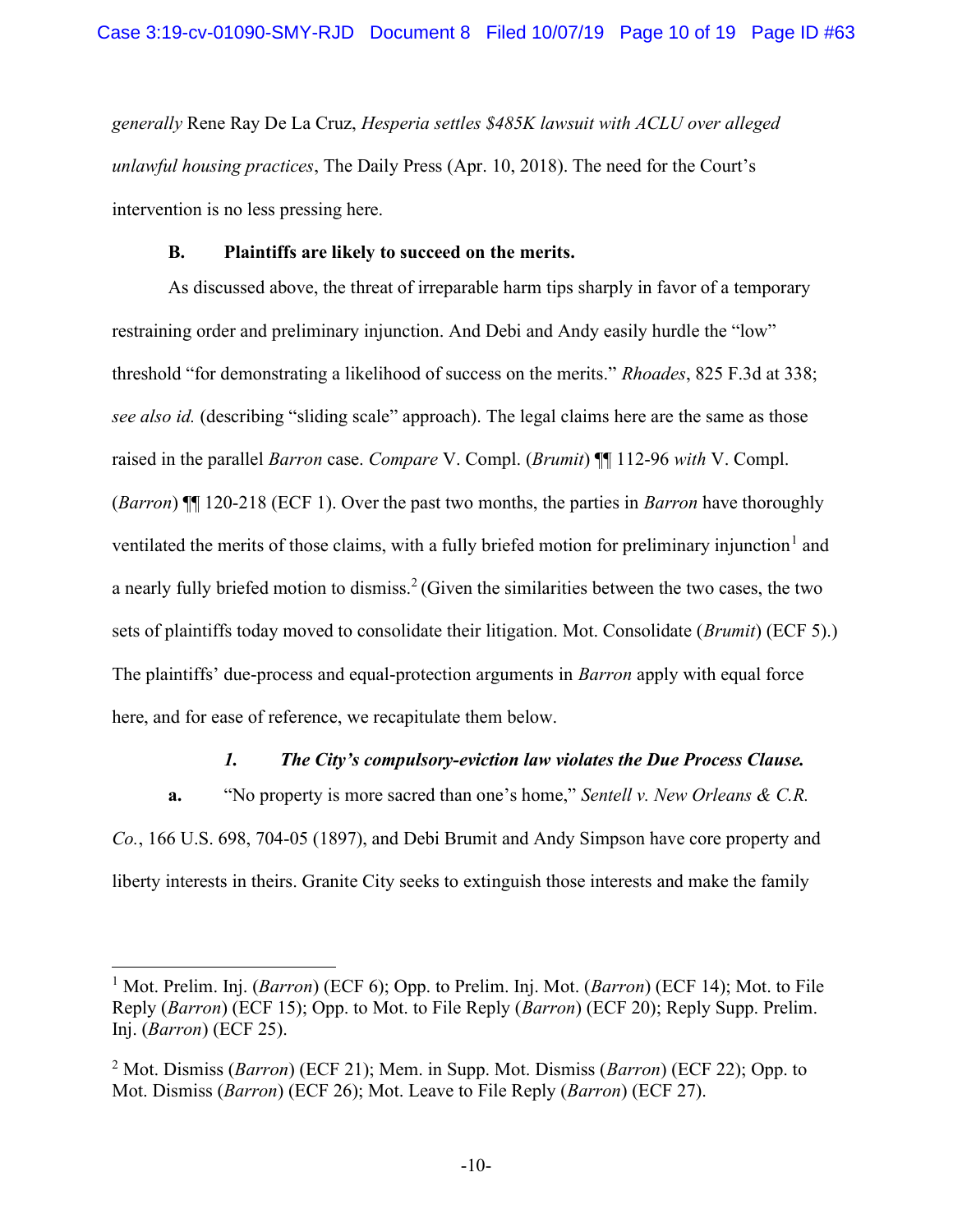homeless. The City does not base this action on anything Debi or Andy did. It is enough that Debi's adult daughter committed a crime within city limits. See V. Compl. ¶ 66, 70-74, 84-90; id. Ex. 2, at 1.

Ejecting Debi and Andy from their home on this basis violates the Fourteenth Amendment's Due Process Clause. The Supreme Court has "regularly observed" that "the Due Process Clause specially protects those fundamental rights and liberties which are, objectively, 'deeply rooted in this Nation's history and tradition,' and 'implicit in the concept of ordered liberty.'" Washington v. Glucksberg, 521 U.S. 702, 720-21 (1997) (internal citations omitted). And in trying to strip an innocent family of their home, Granite City is working a double harm. The City is infringing "the sanctity of the home"—an "overriding respect" for which "has been embedded in our traditions since the origins of the Republic." Payton v. New York, 445 U.S. 573, 601 (1980). Worse, the City is imposing this sanction because of someone else's crime. That, too, breaks with "[o]ur Nation's history, legal traditions, and practices." Glucksberg, 521 U.S. at 721. "In our jurisprudence guilt is personal." Scales v. United States, 367 U.S. 203, 224 (1961). Yet the entire premise of the City's actions is guilt by association. Debi's adult daughter broke the law; for that, the City seeks to make Debi and Andy homeless.

Imputing guilt in this way is "contrary to fundamental principles of our justice system." See United States v. Garcia, 151 F.3d 1243, 1246 (9th Cir. 1998). In fact, this sort of "guilt by association" has been described as "one of the most odious institutions of history." Joint Anti-Fascist Refugee Comm. v. McGrath, 341 U.S. 123, 178 (1951) (Douglas, J., concurring). It is "a philosophy alien to the traditions of a free society  $\ldots$ ." NAACP v. Claiborne Hardware Co., 458 U.S. 886, 932 (1982) (citation omitted). One California judge even branded a similar compulsory-eviction law "carcinogenic," citing "the Damoclean substantive due process issue

-11-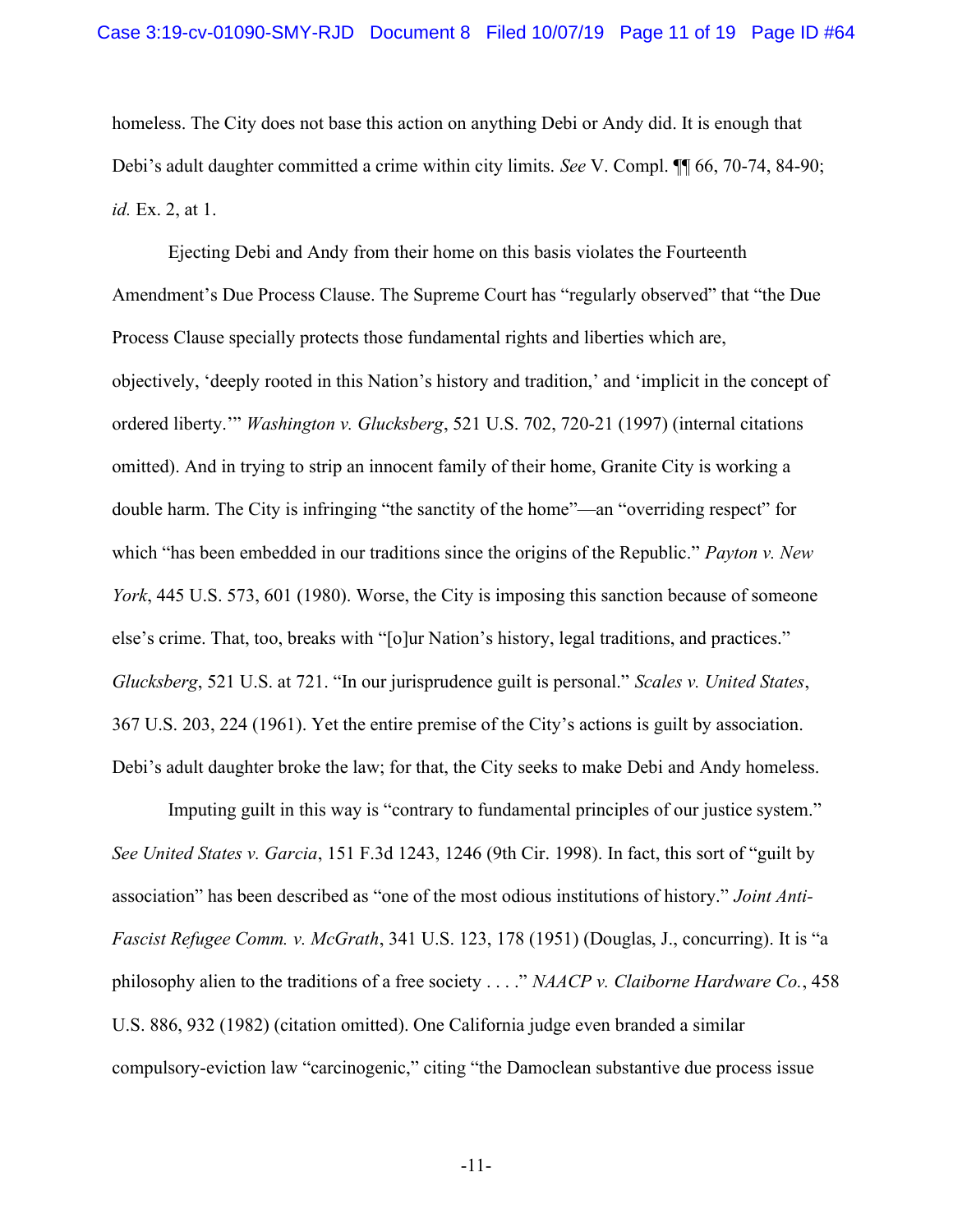which hangs over this statutory scheme." Cook v. City of Buena Park, 126 Cal. App. 4th 1, 10 (2005) (Bedsworth, Acting P.J., concurring); see also id. ("I am concerned  $\dots$  about its sweeping requirement that *all* occupants of the premises must be evicted for the sins of one . . . ."). Put simply, Granite City's experiment with guilt by association "has no place" in our system of ordered liberty. Elfbrandt v. Russell, 384 U.S. 11, 19 (1966).

b. In Barron, the City has now taken two swings at rehabilitating its compulsoryeviction law. See page 10 nn.1-2, above. The most it can muster is this: It is not punishing people like Debi and Andy for other people's crimes; it is punishing them for "allow[ing]" those other people's crimes. Mem. Supp. Mot. Dismiss 5 (Barron) (ECF 22).

That sleight of hand amounts to guilt by association repackaged. The City would fault Debi and Andy for "allow[ing]" Debi's adult daughter to break the law and for "fail[ing] to responsibly control" her. Id. But absent a legal duty and authority to prevent Tori's crime, Debi and Andy cannot be liable for "allow[ing]" it. In fact, the Supreme Court made this point explicitly in one of the leading cases rejecting guilt by association. In the Court's words, "[a] legal duty to 'repudiate'—to disassociate oneself from the acts of another—cannot arise unless, absent the repudiation, an individual could be found liable for those acts." Claiborne Hardware Co., 458 U.S. at 925 n.69. And that rule makes perfect sense. Were it otherwise, state actors could always do what the City seeks to do here: arbitrarily punish Person A for "allowing" Person B's misdeeds.

With two rounds of briefing behind it in *Barron*, the City still has no response to this hard truth. That silence speaks volumes. The "core" of the Due Process Clause is "protection against arbitrary action." Cty. of Sacramento v. Lewis, 523 U.S. 833, 845 (1998). And punishing someone for a crime they did not commit—and that they had neither duty nor power to stop—is

-12-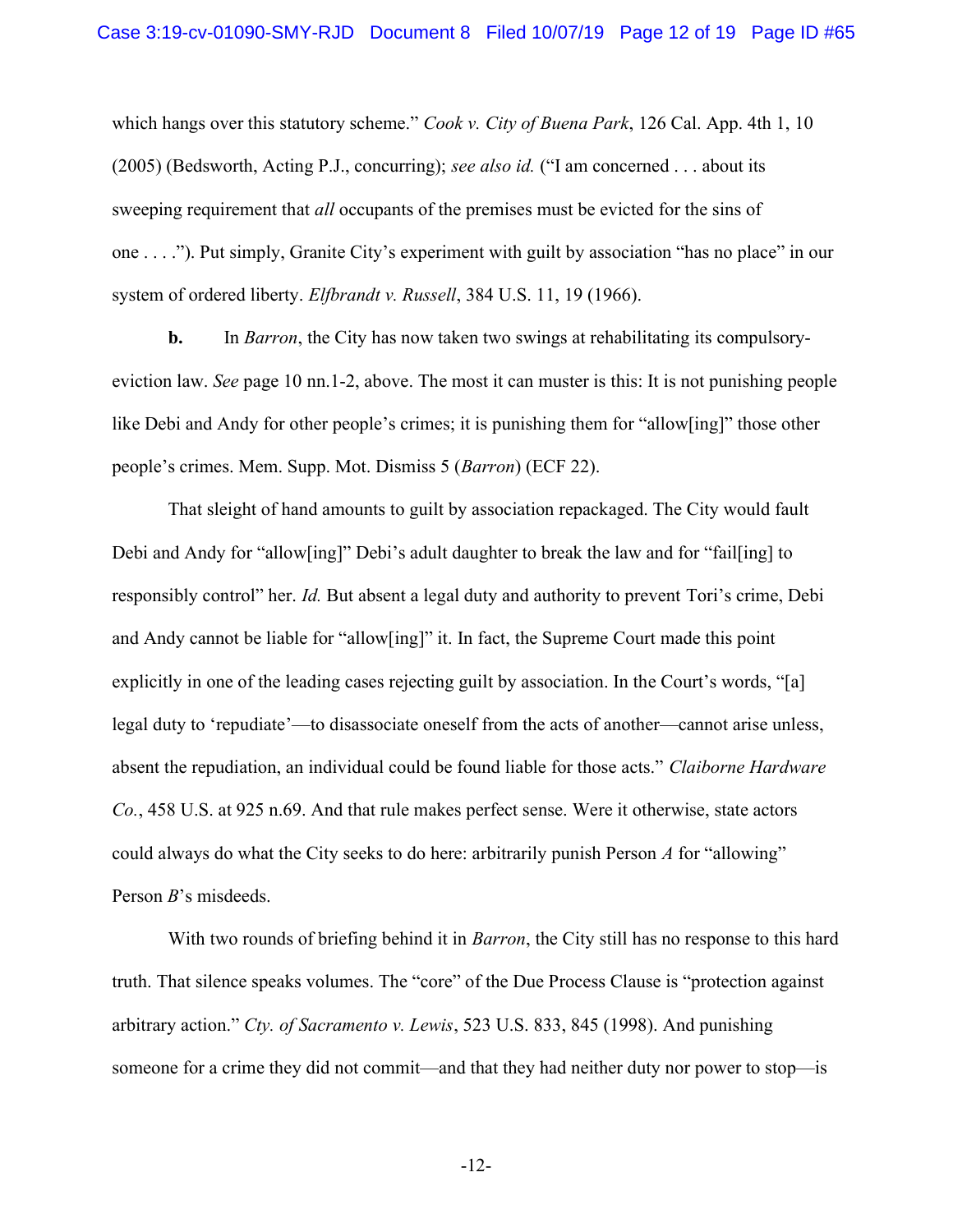arbitrariness made manifest. The City can offer no basis for ascribing to Debi and Andy a citywide obligation to police Debi's adult daughter. Cf. Graham v. McGrath, 363 F. Supp. 2d 1030, 1035 (S.D. Ill. 2005) ("[I]n Illinois, one does not owe a duty to protect another from criminal acts of third parties unless the plaintiff and defendant are in one of a very limited number of special relationships . . . ."). The City fails even to say what it thinks Debi and Andy should have done differently. The couple had no hand in Tori's crime. V. Compl. ¶ 66. They had no foreknowledge. Id. They have repeatedly tried to help Tori turn her life around—from kicking her out, to driving her to the hospital, to caring for her children. *Id.* ¶ 57, 59-62. They've done everything right, but the City wants to punish them anyway. That breaks with the "basic concept" of our justice system: that "legal burdens should bear some relationship to individual responsibility or wrongdoing." Weber v. Aetna Cas. & Sur. Co., 406 U.S. 164, 175 (1972).

c. The City continues to labor under the misimpression that the Supreme Court blessed its compulsory-eviction scheme in HUD v. Rucker, 535 U.S. 125 (2002). That is wrong. When the government "is . . . acting as a landlord of property that it owns," the Court reasoned in Rucker, it may exercise a contractual right to evict even innocent tenants for the crimes of their guests. Id. at 128-29, 135. Like any other landlord, public-housing authorities can invoke "a clause in a lease to which [their tenants] have agreed." Id. at 135. But the Court made clear that the due-process analysis is "entirely different" when the government acts "as sovereign." Id. When the government "attempt<sup>[s]</sup> to criminally punish or civilly regulate [people] as members of the general populace,"  $id$ , it does not enjoy a blank check to punish the blameless.

Granite City claims just such a blank check here. Unlike the public-housing authority in Rucker, the City is not Debi and Andy's landlord. Clayton Baker is, and he doesn't want to evict them for a crime they did not commit. Baker Decl. ¶¶ 4, 9-17. Unlike a public-housing authority,

-13-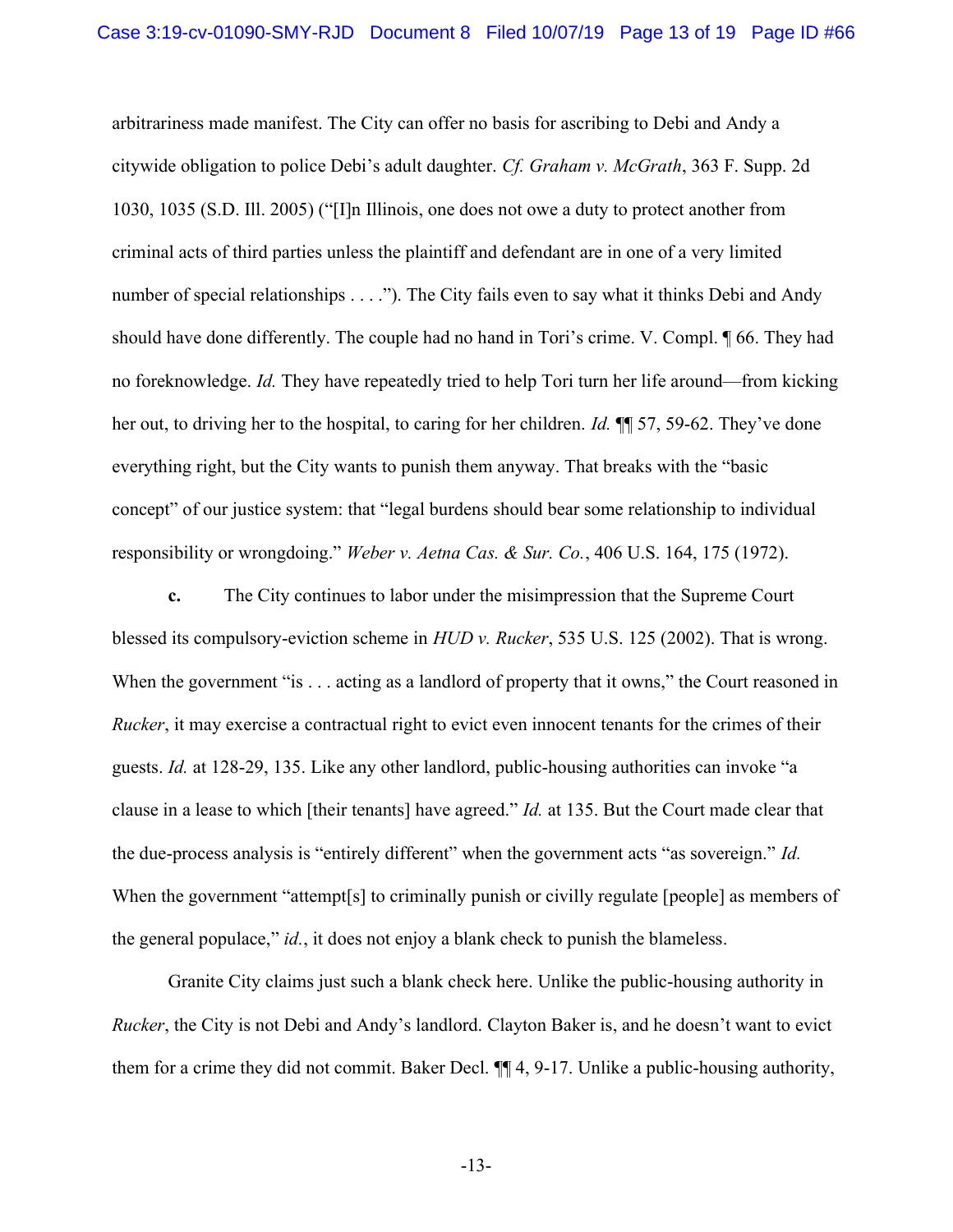the City is not invoking a lease to which it is party; it is intruding on the leases of others, armed with a battery of sanctions. These actions are paradigmatically "sovereign." Rucker, 535 U.S. at 135. In Rucker's words, the City is "civilly regulat[ing]" Debi and Andy "as members of the general populace." Id. And it is doing so by punishing one person for the crimes of another. That exercise in collective punishment cannot be squared with the Due Process Clause. At minimum, Plaintiffs' due-process claim stands a far "better than negligible" likelihood of success, the merits standard at the preliminary-injunction stage. Rhoades, 825 F.3d at 338.

# 2. The City's compulsory-eviction law violates the Equal Protection Clause.

Plaintiffs also are likely to prevail on equal-protection grounds. Granite City's compulsory-eviction law targets innocent people—but only certain ones. For people who can afford to buy their homes outright, the City imposes no citywide duty to "responsibly control" householders and guests. See Mem. Supp. Mot. Dismiss 5 (Barron) (ECF 22); see also Compl. (Brumit)  $\P$  140-44; Granite City Mun. Code  $\S$  5.142.010. Likewise for people who qualify for a traditional mortgage. Compl. ¶¶ 140-44. Likewise for (some) people buying their home under an installment contract.<sup>3</sup> It's a different story, though, for people—like Debi and Andy—who rent. Id. They are held responsible for any offense that any householder or any guest commits anywhere within city limits (and sometimes, anywhere on earth). Id. ¶¶ 21-23, 28.

 Classifying residents along these lines violates the Equal Protection Clause. The Equal Protection Clause "is essentially a direction that all persons similarly situated should be treated alike." City of Cleburne v. Cleburne Living Ctr., 473 U.S. 432, 439 (1985). When a governmental classification impinges on a fundamental right, that distinction is subject to strict

 $3$  As detailed in the *Barron* briefing, Granite City's compulsory-eviction law also regulates many installment-contract purchasers as renters and subjects them to the same threat of eviction. Mot. Prelim. Inj. 5, 15-16 (Barron) (ECF 6).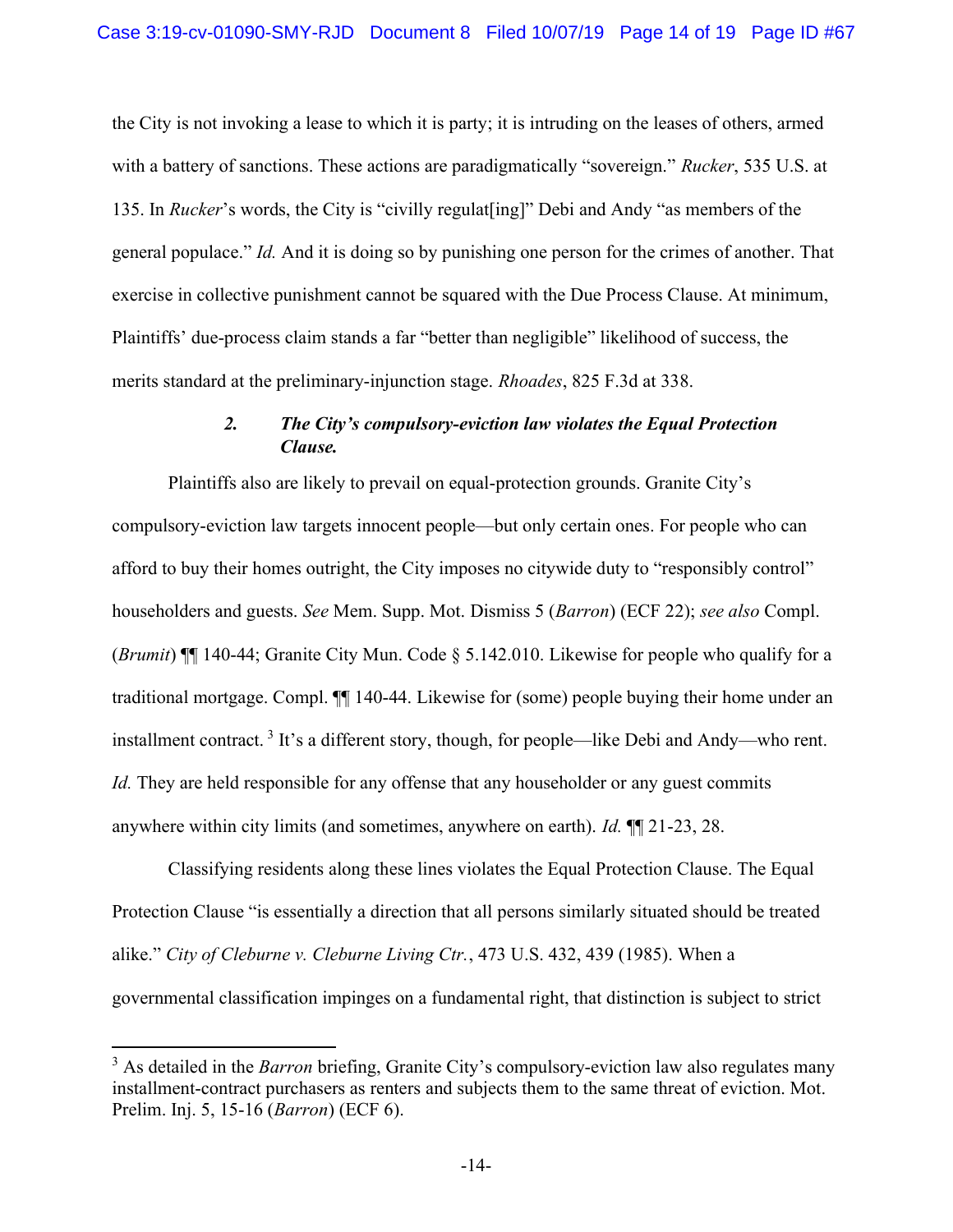scrutiny. Zablocki v. Redhail, 434 U.S. 374, 388 (1978). And regardless of the right infringed, no classification is valid if irrational. Plyler v. Doe, 457 U.S. 202, 223-24 (1982). Here, for the reasons discussed above (at 10-13), Americans enjoy a fundamental right not to be punished for other people's crimes. For that reason, Plaintiffs are likely to succeed in invoking strict scrutiny and, in turn, to prevail under that standard. See Opp. to Mot. Dismiss 13-14 (Barron) (ECF 26).

Plaintiffs would also be likely to prevail if the Court were to subject the compulsoryeviction law to only rational-basis review. While the rational-basis standard is deferential, "[t]he State may not rely on a classification whose relationship to an asserted goal is so attenuated as to render the distinction arbitrary or irrational." City of Cleburne, 473 U.S. at 446. And here, classifying people based on their home-financing arrangements no more relates to crime-control (the City's avowed goal) than would classifying them based on student-loan debt or child support or car color. See Opp. to Mot. Dismiss 14-18 (Barron) (ECF 26).

Debi and Andy's experience illustrates the point. If they could have afforded a mortgage or to buy a home outright, Debi's adult daughter could have committed any crime imaginable without subjecting them to any punishment at all. For people with fee-simple title, or mortgages, or longer-term installment contracts, the City imposes no duty to "control" householders or guests. Mem. in Supp. Mot. Dismiss 5 (Barron) (ECF 22). But things are different for people who rent. On pain of losing their home, people like Debi and Andy are saddled with an unprecedented legal burden: Unlike their neighbors, they are liable citywide for the misdeeds of any householder or guest—or anyone whom the City conceives to be a householder or guest.

That classification "bears no relation" to the City's public-safety ends. Williams v. Vermont, 472 U.S. 14, 24 (1985). And the City's briefing in Barron let slip why. In Barron, the City admitted it singles out renters because no other people—homeowners, for example—are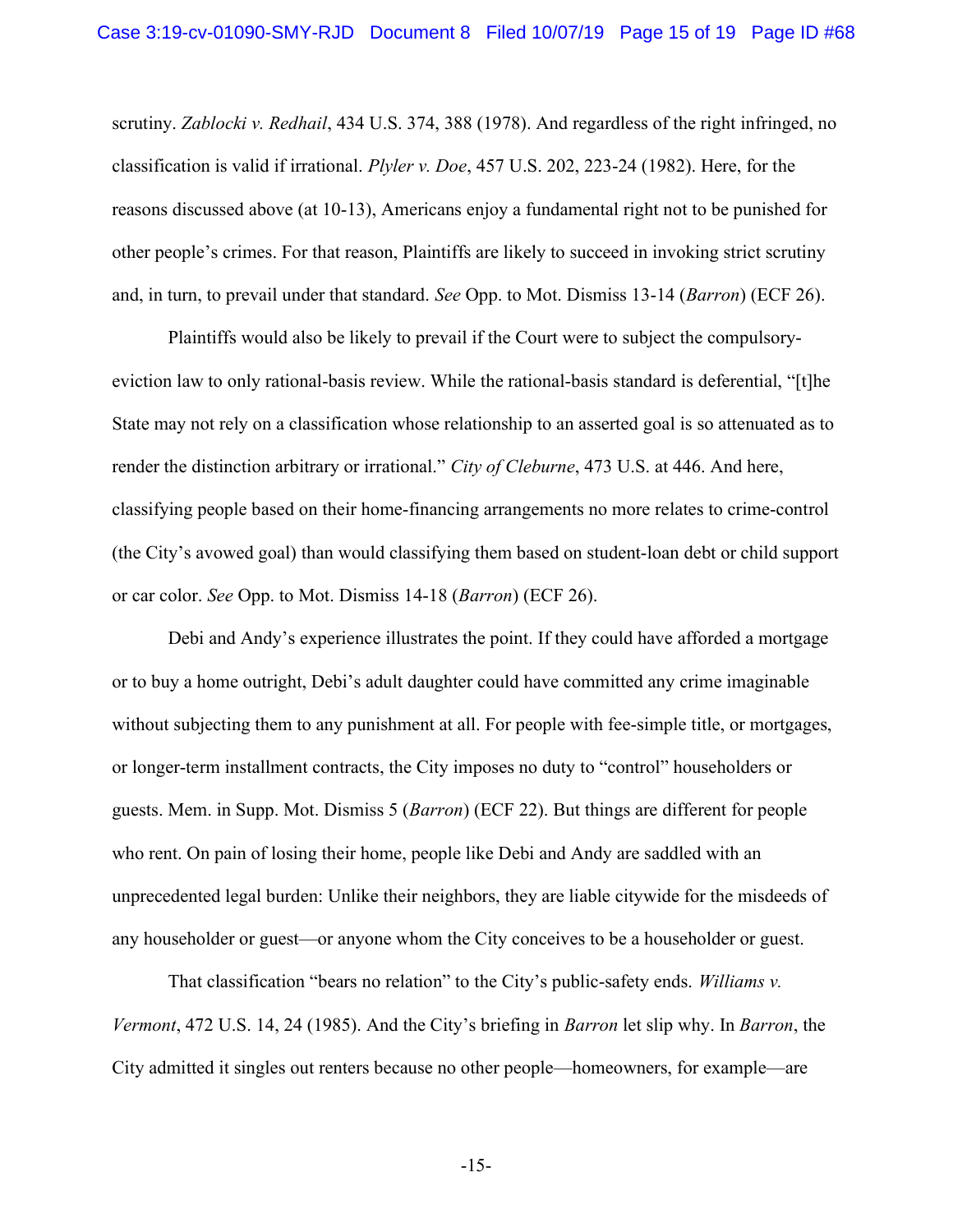"subject to eviction under Illinois law." Mem. in Supp. Mot. Dismiss 13 (Barron) (ECF 22). As the City explains, it simply lacks the "legal option" to evict anyone else. Id. That admission gives the game away. "[E]ven in the ordinary equal protection case calling for the most deferential of standards," what matters is "the relation between the classification adopted and the object to be attained." Romer v. Evans, 517 U.S. 620, 632 (1996). Yet in the City's own telling, there is no such relation here. The City singles out renters and short-term installment buyers not because that classification relates to the City's claimed object, public safety. The City singles them out because they are vulnerable to the City's preferred *punishment*—eviction.<sup>4</sup>

Punishment is not in itself a lawful governmental objective. But instead of designing its law in service of "an independent and legitimate legislative end," *id.* at 633, the City first picked the punishment it wanted to impose, then worked backwards. That is why the City's classification has everything to do with private real-estate disputes and nothing to do with public safety. See Compl. ¶¶ 140-44. That is also why any link between classification and crime-control "is not only 'imprecise," but "wholly without any rational basis." U.S. Dep't of Agric. v. Moreno, 413 U.S. 528, 538 (1973).

To the extent Granite City can legitimately punish innocent people for the misdeeds of their adult houseguests, the City must be able to articulate why it wields that awesome power against renters but not homeowners. To date, the best the City has come up with is that renters' homes simply matter less. See Mem. in Supp. Mot. Dismiss 11 (*Barron*) (ECF 22). Yet that remarkable argument is not one the courts can accept. As a matter of property law, there are of course differences between fee-simple estates and leasehold estates. But as against the

<sup>&</sup>lt;sup>4</sup> The compulsory-eviction law in fact applies to some people who are not subject to eviction under Illinois law. Compare Granite City Mun. Code § 5.142.010(B), with 735 ILCS  $5/15-1106(a)(2)$ .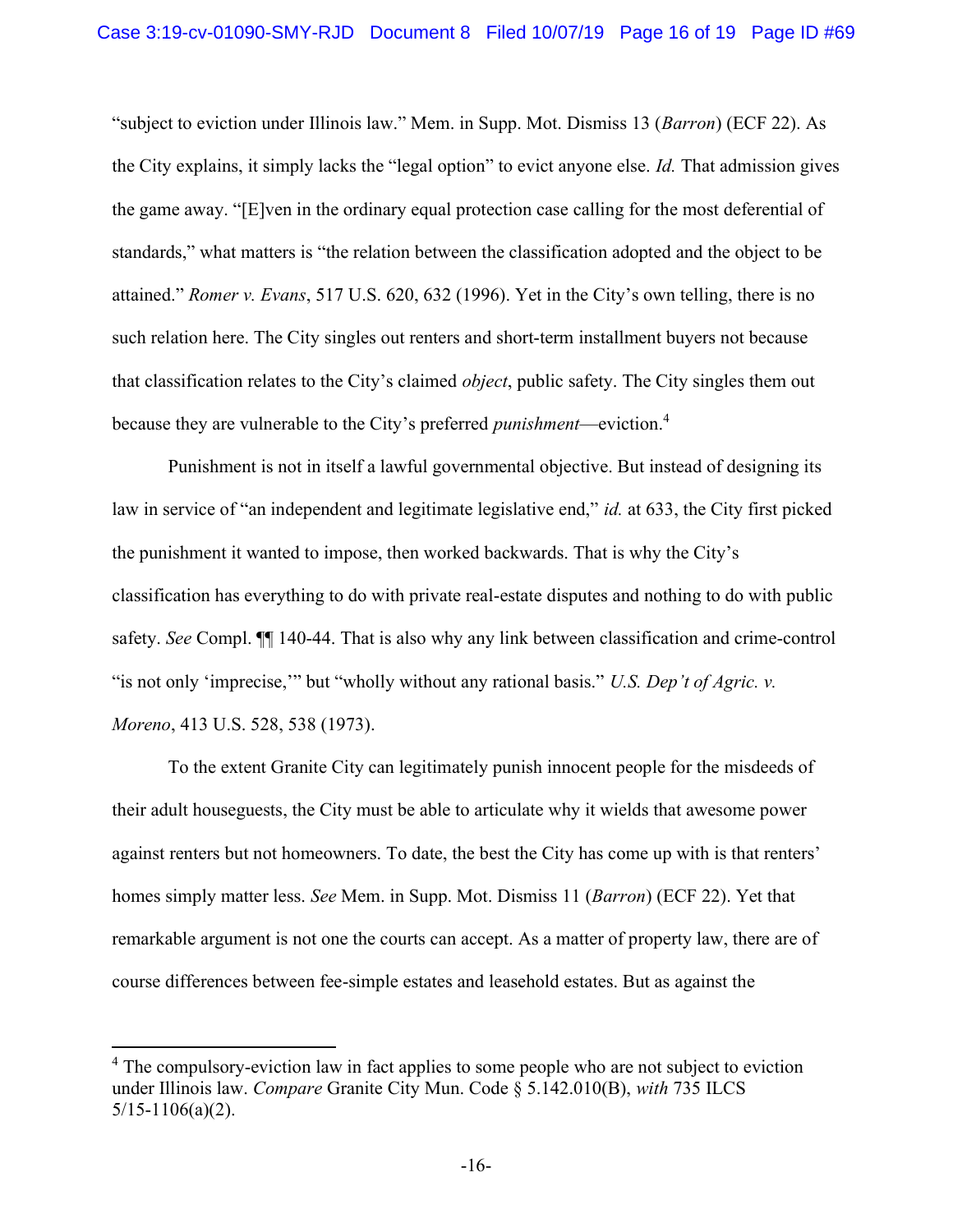government, Debi and Andy's home is no less their castle because they have "only" a leasehold. Id. The Constitution protects them just as it protects "the Lord of the Manor who holds his estate in fee simple." Minnesota v. Carter, 525 U.S. 83, 95 (1998) (Scalia, J., concurring); see also Opp. to Mot. Dismiss 18 (Barron) (ECF 26) (collecting authority). That, presumably, is why the City has yet to identify any decision—in any jurisdiction—approving anything like its ordinance. Whatever the level of scrutiny, Plaintiffs' equal-protection claim is likely to succeed.

### C. The equitable factors favor preliminary relief.

### 1. The balance of hardships tips lopsidedly in Plaintiffs' favor.

On one side of the scale stands the prospect of homelessness for Debi, Andy, and the two small children under their care. On the other side stands nothing: A preliminary injunction would not harm the City at all. For one thing, "there can be no irreparable harm to a municipality when it is prevented from enforcing an unconstitutional statute." Horina v. Granite City, No. 05-cv-79- MJR, 2005 WL 2085119, at \*3 (S.D. Ill. Aug. 29, 2005). For another, there is no suggestion that Debi, Andy, Debi's three-year-old grandchild, or her 18-month-old grandchild, pose any threat to the community at large. Indeed, both of the people who allegedly committed the crime triggering the City's compulsory-eviction demand have long since been released on bond. V. Compl. ¶ 67. If the community is secure with the alleged criminals at large until trial in their case, it will be no less secure if Debi and Andy keep living in their home pending trial here. And of course, preliminary relief would in no way interfere with the City's ability to protect the public through legally appropriate means (for example, by arresting people who commit crimes). Relief for Debi and Andy would simply prevent the City from taking away the only home they and Debi's grandchildren have available.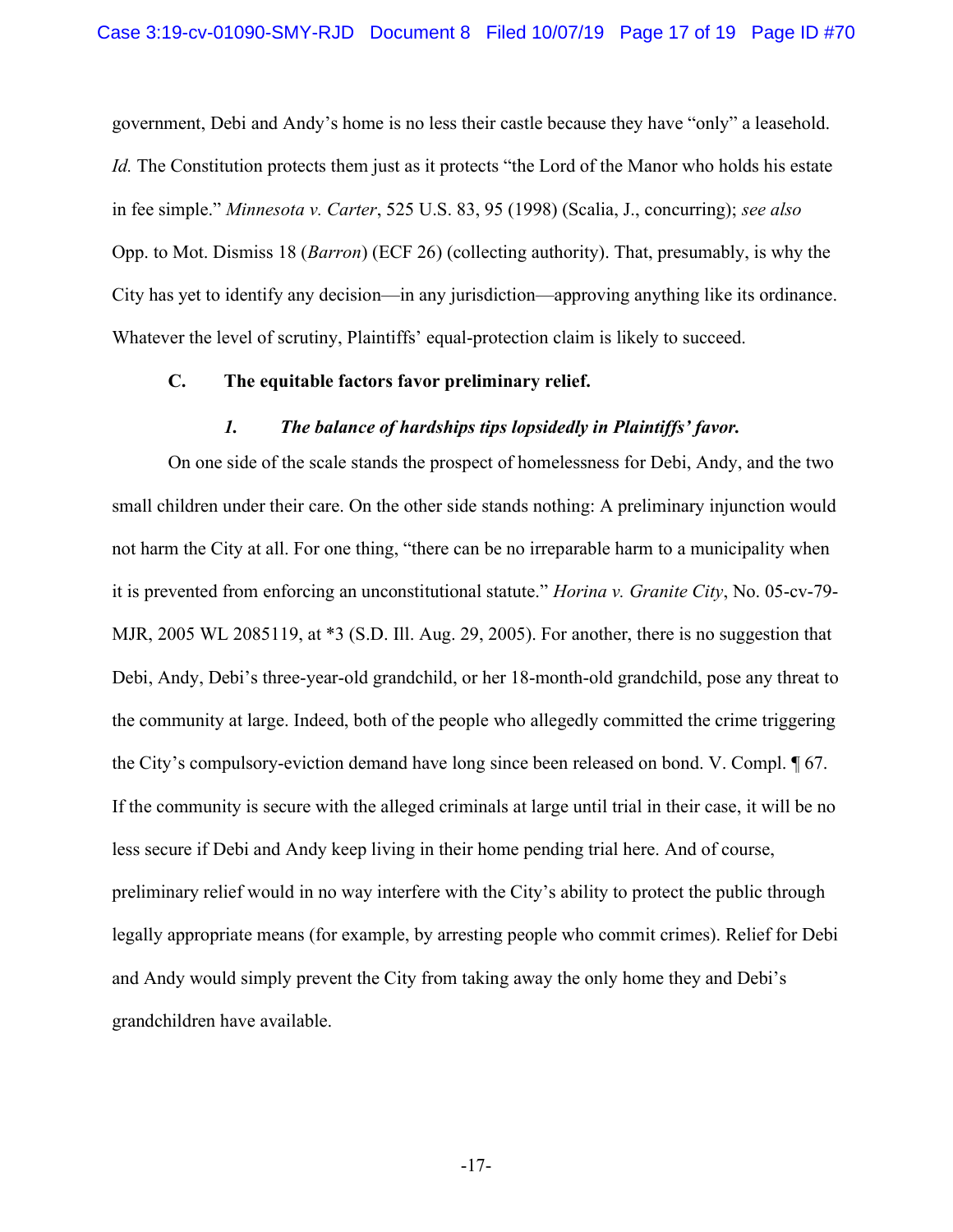## 2. The public interest favors preliminary relief.

A temporary restraining order and preliminary injunction would also be in the public interest. See Whole Woman's Health All. v. Hill, No. 19-2051, 2019 WL 3949690, at \*8 (7th Cir. Aug. 22, 2019) ("Enforcing a constitutional right is in the public interest."). Granite City's enforcement of its compulsory-eviction law is aggressive, coercive, and pursued with blinkered disregard for innocence, constitutional limits, and common sense. Put simply, the City cannot be trusted to honor the rights of its citizens. Its relentless efforts to make innocent people homeless violate the U.S. Constitution, and this Court's intervention is needed.<sup>5</sup>

## **CONCLUSION**

For the foregoing reasons, a temporary restraining order should issue without delay and a

preliminary injunction should be granted.

Dated: October 7, 2019.

Bart C. Sullivan, #6198093 FOXGALVIN, LLC One South Memorial Drive, 12<sup>th</sup> Floor St. Louis, MO 63102 Phone: 314.588.7000 Facsimile: 314.588.1965 E-mail: bsullivan@foxgalvin.com

Respectfully submitted,

s/Samuel B. Gedge Samuel B. Gedge (lead attorney) Robert McNamara INSTITUTE FOR JUSTICE 901 North Glebe Road, Suite 900 Arlington, VA 22203 Telephone: 703.682.9320 Facsimile: 703.682.9321 E-mail: sgedge@ij.org; rmcnamara@ij.org

<sup>&</sup>lt;sup>5</sup> The Court has discretion to waive bond under Federal Rule of Civil Procedure 65(c) and should exercise that discretion here. Bond is inappropriate if "there's no danger that the opposing party will incur any damages from the injunction." *Habitat Educ. Ctr. v. U.S. Forest Serv.*, 607 F.3d 453, 458 (7th Cir. 2010). In addition, federal courts often waive bond in civil-rights cases such as this one and—also as here—when requiring bond "would condition the exercise of plaintiffs' constitutional rights upon their financial status." Smith v. Bd. of Election Comm'rs, 591 F. Supp. 70, 72 (N.D. Ill. 1984).